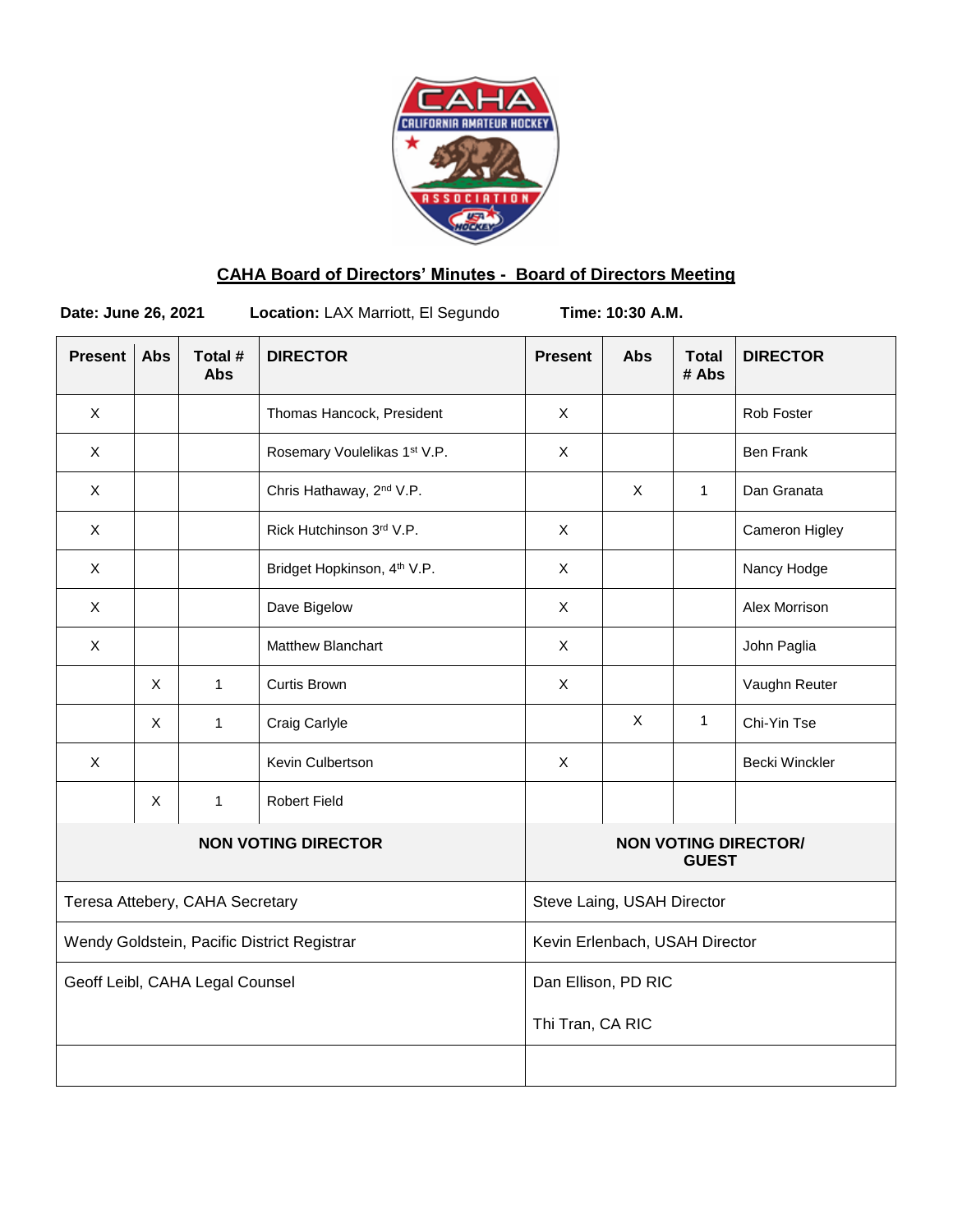# **President – Tom Hancock**

Welcome new Directors. CAHA Directors are here for the best interest of youth hockey in the state.

### **Election of Officers:**

Tom Hancock nominates Rosemary Voulelikas as 1st VP; second by Rick Hutchinson – **APPROVED** Bridget Hopkinson nominates Chris Hathaway as Youth Council Chair; second by Rosemary Voulelikas – **APPROVED**

Rosemary Voulelikas nominates Rick Hutchinson as Adult Chair; second by Dave Bigelow – **APPROVED** Rosemary Voulelikas nominates Bridget Hopkinson as Girls/Womens Chair; second by John Paglia – **APPROVED**

Bridget Hopkinson nominates Teresa Attebery as Secretary; second by Alex Morrison – **APPROVED** Rosemary Voulelikas nominates Chris Hays as Treasurer; second by Kevin Culbertson – **APPROVED**

### **Appointments:**

Kevin Culbertson appointed Boys Tier I & II Commissioner Bridget Hopkinson appointed Girls Commissioner Rosemary Voulelikas appointed High School Commissioner Karen Hackett appointed Member Services Steve Laing serving as interim SafeSport – there will be a special meeting for regular appointment Ben Frank appointed ADM Coordinator Geoff Leibl appointed Legal Counsel Bridget Hopkinson appointed Tournament Director Director of Officials on HOLD

Rosemary Voulelikas motions to approve all appointments; second by John Paglia – **MOTION PASSES**

Committee Chairs please provide Tom with your committee members within the next 2 weeks.

# **Calendar:**

Tom distributed 2021-2022 calendar. Alex Morrison motions to approve with edits; second by Kevin Culbertson – **MOTION PASSES**

Calendar will be posted to the CAHA website.

# **The Pacific District Dempsey Anderson Coaches Award** was posthumously awarded to Jack Bowkus.

#### **USA Hockey – Kevin Erlenbach**

Current State of Membership

 $\cdot$  8U

- Overall participation: -22.3%
- New 8U: -37.0%
- 3 rd consecutive season of decreasing new players
- Shrinking new player pool = smaller retained player pool

• 9 to 14

- Totals will shrink as damaged base ages up
- New players: -33.2%

• Adults

• Overall participation: -40.3%

We're not projected to return prepandemic numbers for five seasons. Other sports took a bigger hit.